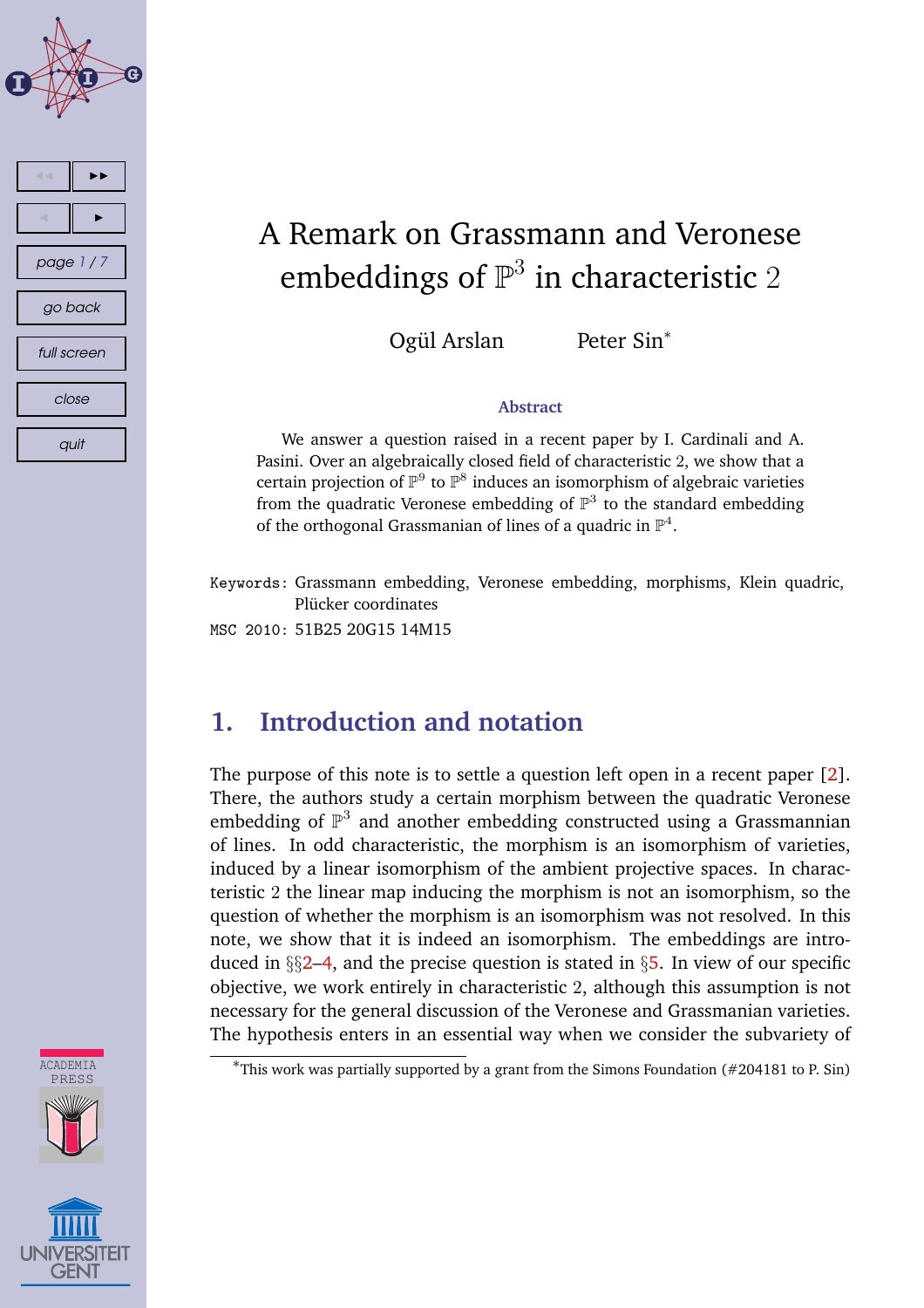<span id="page-1-0"></span>



the Grassmanian defined by isotropic lines of a quadratic form in  $\S 4$ . In [\[2\]](#page-6-0) Cardinali and Pasini observe that in characteristic 2 only, this subvariety is contained in a hyperplane of the ambient projective space. Their question is directly related to this phenomenon.

In addition to [\[2\]](#page-6-0), further background material can be found in the texts of Harris [\[3\]](#page-6-0) and Borel [\[1\]](#page-6-0). Harris's book contains a detailed description of Grassmanian and Veronese varieties, and  $[1, § AG.11]$  $[1, § AG.11]$  treats the concepts of varieties and morphisms defined over a subfield of an algebraically closed field.

Let k be an algebraically closed field of characteristic 2. Let  $W$  be a 4-dimensional vector space over  $k$  carrying a nonsingular alternating bilinear form  $B(-,-)$ . Let  $e_0, e_1, e_2, e_3$  be a symplectic basis of W, so that  $B(e_i, e_j) = \delta_{j,3-i}$ , and let  $x_0$ ,  $x_1$ ,  $x_2$ ,  $x_3$  be the corresponding symplectic coordinates.

## **2. The quadratic Veronese embedding**

Let  $\mathrm{Sym}_2(W)$  denote the subspace of symmetric tensors in  $W\otimes W.$  If we take the basis consisting of the vectors  $e_i\otimes e_i$  and  $e_i\otimes e_j + e_j\otimes e_i$ , then the *Veronese map*

ver: 
$$
\mathbb{P}(W) \to \mathbb{P}(\text{Sym}_2(W)), \quad \langle v \rangle \mapsto \langle v \otimes v \rangle,
$$
 (1)

is given in coordinates by

$$
(a_0: a_1: a_2: a_3) \mapsto (a_i a_j)_{i \le j}.
$$
 (2)

We will use a slightly different basis, namely

$$
e_0 \otimes e_3 + e_3 \otimes e_0 + e_1 \otimes e_2 + e_2 \otimes e_1, \quad e_0 \otimes e_0, \quad e_0 \otimes e_1 + e_1 \otimes e_0,
$$
  
\n
$$
e_1 \otimes e_1, \quad e_0 \otimes e_3 + e_3 \otimes e_0, \quad e_0 \otimes e_2 + e_2 \otimes e_0, \quad e_2 \otimes e_2,
$$
  
\n
$$
e_1 \otimes e_3 + e_3 \otimes e_1, \quad e_2 \otimes e_3 + e_3 \otimes e_2, \quad e_3 \otimes e_3.
$$
  
\n(3)

In these coordinates the map is given by

$$
(a_0: a_1: a_2: a_3) \mapsto
$$
  

$$
(a_1a_2: a_0^2: a_0a_1: a_1^2: a_0a_3 - a_1a_2: a_0a_2: a_2^2: a_1a_3: a_2a_3: a_3^2).
$$
 (4)

The image  $\mathcal V$  of the Veronese map is called the quadratic Veronese variety.

### **3. The Klein quadric**

Take the basis  $e_i \wedge e_j$ ,  $i < j$ , for  $\wedge^2(W)$ , with coordinates  $p_{ij}$ . Each line  $\langle v, w \rangle$ of  $\mathbb{P}(W)$ , determines a point  $\langle v \wedge w \rangle$  of  $\mathbb{P}(\wedge^2(W))$ , so we get an embedding



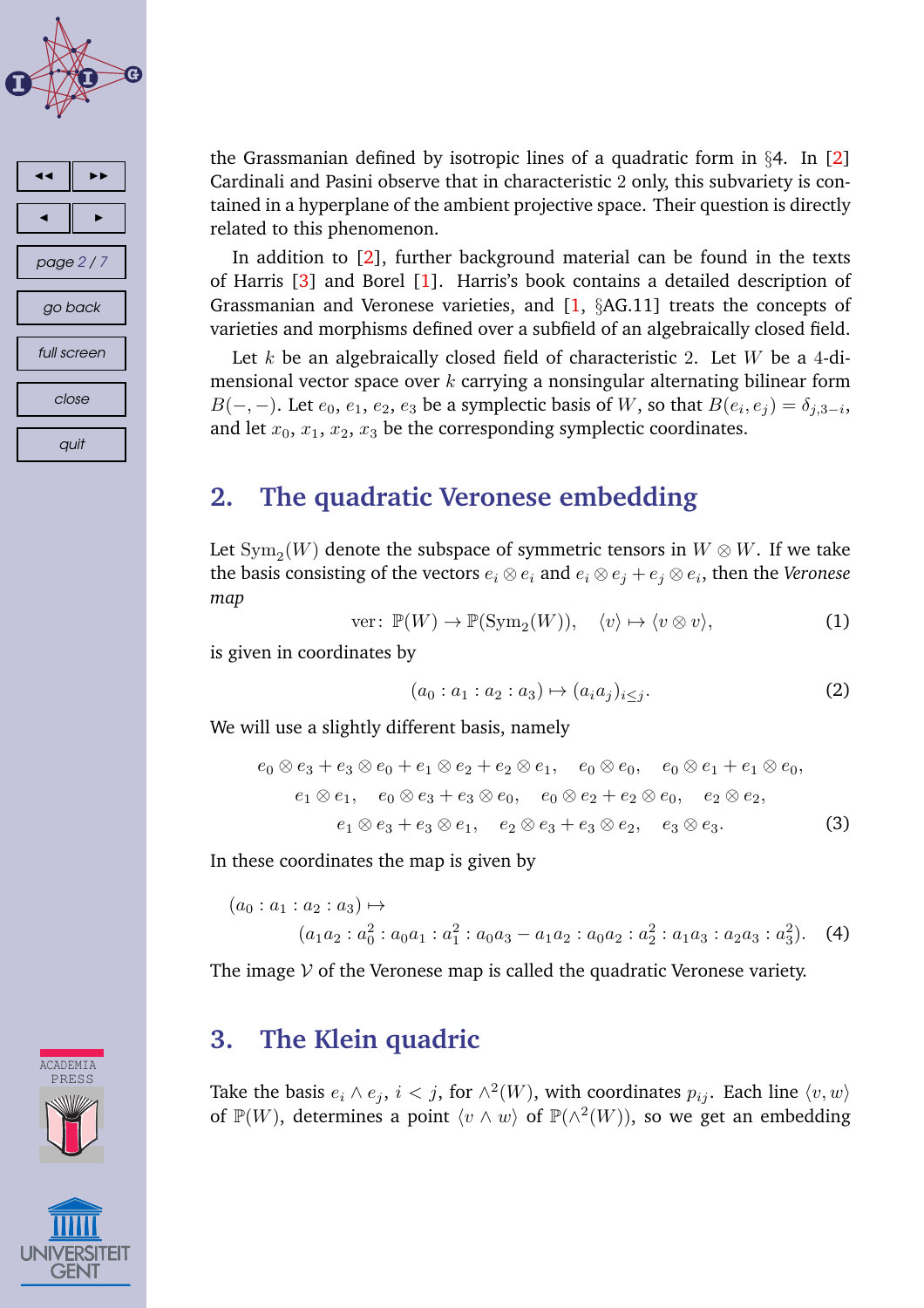<span id="page-2-0"></span>



{lines of  $\mathbb{P}(W)$ }  $\to \mathbb{P}(\wedge^2(W))$ . If  $v = (a_0 : a_1 : a_2 : a_3)$  and  $w = (b_0 : b_1 : b_2 : b_3)$ then the image of the line is the point with coordinates  $p_{ij} = a_i b_j - a_j b_i$ . The image of the set of all lines is the Klein quadric  $K$ , which is the set of points in  $\mathbb{P}(\wedge^2(W))$  satisfying the equation

$$
p_{01}p_{23}-p_{02}p_{13}+p_{03}p_{12}=0.
$$

Let V be the 5-dimensional subspace of  $\wedge^2(W)$  defined by  $p_{03} + p_{12} = 0$ . In V we choose coordinates from the restrictions of the  $p_{ij}$  to V as follows:  $X_0 = p_{01}$ ,  $X_1 = p_{02}$ ,  $X_2 = p_{03}$ ,  $X_3 = p_{13}$ ,  $X_4 = p_{23}$ .

A line  $\langle v, w \rangle$  is totally isotropic with respect to B if and only if its image lies in the intersection of K with the image of V in  $\mathbb{P}(\wedge^2(W))$ , so the set of totally *B*-isotropic lines in  $\mathbb{P}(W)$  is mapped to the quadric Q in  $\mathbb{P}(V)$  defined by the quadratic form

$$
\chi := X_0 X_4 - X_1 X_3 - X_2^2. \tag{5}
$$

### **4.** The Grassmann embedding of lines in  $\mathbb{P}(V)$

Under the Klein correspondence, we have seen that a totally isotropic line in  $\mathbb{P}(W)$ , defines a point of  $\mathbb{P}(V)$ . Also, given a point  $\langle v_0 \rangle$  of  $\mathbb{P}(W)$ , we may consider the set of isotropic lines through that point. We claim that the images of these lines form a line in  $\mathbb{P}(V)$ . To see this, extend  $v_0$  to a basis  $\{v_0, v_1, v_2, v_3\}$ of  $W$  such that  $v_0^{\perp}$  is spanned by  $\{v_0,v_1,v_2\}.$  Then it is easy to check that the line joining the two points  $\langle v_0 \wedge v_1 \rangle$  and  $\langle v_0 \wedge v_2 \rangle$  has as its points the images of the 2-dimensional isotropic subspaces of W containing  $v_0$ .

Hence we have a map from  $\mathbb{P}(W)$  to the set of lines in  $\mathbb{P}(V)$ .

If  $L = \langle A, B \rangle$  is a line in  $\mathbb{P}(V)$ , it defines a point  $\langle A \wedge B \rangle$  in  $\mathbb{P}(\wedge^2(V)) \cong \mathbb{P}^9$ and we have an embedding

$$
\text{gr}: \, \mathbb{P}(W) \to \mathbb{P}(\wedge^2(V)).\tag{6}
$$

Suppose L lies in Q. If  $A = (A_0 : A_1 : A_2 : A_3 : A_4)$  and  $B = (B_0 : B_1 : B_2 : A_4 : A_4)$  $B_3$ :  $B_4$ ) then

$$
A_0B_4 + A_4B_0 + A_1B_3 + A_3B_1 = 0,\t\t(7)
$$

since this is the symmetric bilinear form associated with the quadratic form  $\chi$ defining Q. Here, we have used the assumption of characteristic 2, and, as will become clear, it is the special form of (7) that makes characteristic 2 exceptional.

We take coordinates  $q_{ij}$ ,  $(0 \leq i < j \leq 4)$  on  $\wedge^2(V)$  induced by our coordinates  $X_i$  on V. Then if L lies in Q, the point  $\operatorname{gr}(L) = \langle A \wedge B \rangle$  lies in the image of the

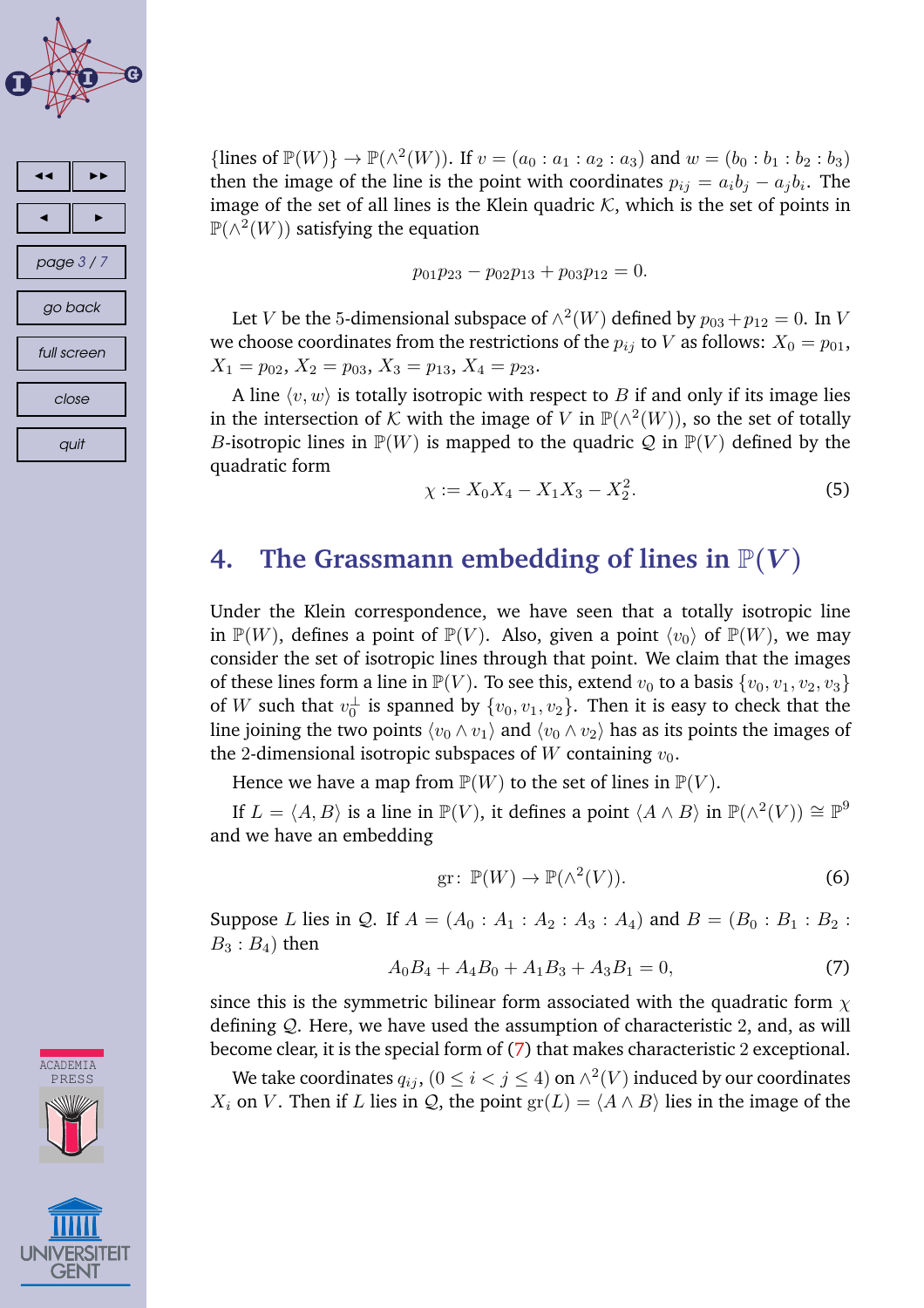<span id="page-3-0"></span>





Let  $\mathcal{G} \subseteq \mathbb{P}(\wedge^2(V))$  denote the set of images in  $\mathbb{P}(\wedge^2(V))$  of all lines in  $\mathbb{P}(V)$ and let  $\mathcal{G}_{\chi} \subset \mathbb{P}(H)$  denote the set of images in  $\mathbb{P}(H)$  of all lines in  $\mathcal{Q}$ .

# **5.** Isomorphism of the varieties  $V$  and  $G_\chi$

Let  $T = \langle e_0 \otimes e_3 + e_3 \otimes e_0 + e_1 \otimes e_2 + e_2 \otimes e_1 \rangle \subseteq \mathrm{Sym}_2(W)$ . The space of  $\mathrm{Sp}(W)$ -fixed points in  $W \otimes W$  is one-dimensional, by the simplicity of W, and it is easy to check that this space equals T. In [\[2\]](#page-6-0) it is shown that there is a  $k \text{Sp}(W)$ -module map  $\tilde{\pi}$ :  $\text{Sym}_2(W) \to \overline{\wedge^2(V)}$  whose kernel is T and whose image is H. (The existence and uniqueness of  $\tilde{\pi}$  follow from fact that  $\mathrm{Sym}_2(W)$  is isomorphic to a Weyl module whose highest weight appears also as the highest weight in  $\wedge^2(V),$ with multiplicity one.) If we take coordinates on  $\mathbb{P}(\mathrm{Sym}_2(W)) \cong \mathbb{P}^9$  with respect to the basis [\(3\)](#page-1-0) above, and coordinates on  $\mathbb{P}(H) \cong \mathbb{P}^{8}$  as described in the last section, the induced map  $\pi: \ \mathbb{P}(\text{Sym}_2(W)) \to \mathbb{P}(H)$  is simply projection relative to the first coordinate position.

In [\[2\]](#page-6-0), it is shown that  $\pi_{|V}$  defines a bijection from V to  $\mathcal{G}_\chi$ , but the question of whether the map is an isomorphism of algebraic varieties is left open. (See [\[2,](#page-6-0) p. 102].) We shall prove that the map is indeed an isomorphism, by explicitly defining the inverse morphism.

We have defined the sets  $\mathcal{V}\subseteq \mathbb{P}(\mathrm{Sym}_2(W))\cong \mathbb{P}^9$  and  $\mathcal{G}_\chi\subseteq \mathbb{P}(H)\cong \mathbb{P}^8.$  Both V and  $G_x$  are projective varieties, and they are defined over  $\mathbb{F}_2$ .

The coordinates with respect to our basis [\(3\)](#page-1-0) of the image in  $V$  of the point  $p = (a_0 : a_1 : a_2 : a_3) \in \mathbb{P}(W)$  is given in [\(4\)](#page-1-0).

Let us now compute the image of the point  $p$  under the Grassman embedding gr above. Using the same notation, we take  $p = \langle v_0 \rangle$ , with  $v_0 = (a_0, a_1, a_2, a_3)$ ,  $v_1 = (b_0, b_1, b_2, b_3), v_2 = (c_0, c_1, c_2, c_3)$  and  $v_3 = (d_0, d_1, d_2, d_3)$  forming a symplectic basis. Then the points  $\langle v_0 \wedge v_1 \rangle$  and  $\langle v_0 \wedge v_2 \rangle$  of  $\mathbb{P}(V)$  have  $(X_0 : X_1 :$  $X_2 : X_3 : X_4$ -coordinates

$$
(a_0b_1 - a_1b_0 : a_0b_2 - a_2b_0 : a_0b_3 - a_3b_0 : a_1b_3 - a_3b_1 : a_2b_3 - a_3b_2)
$$
 and  

$$
(a_0c_1 - a_1c_0 : a_0c_2 - a_2c_0 : a_0c_3 - a_3c_0 : a_1c_3 - a_3c_1 : a_2c_3 - a_3c_2),
$$

respectively.

Next we consider the line joining these two points as a point of  $\mathbb{P}(\wedge^2(V))$ with Plücker coordinates  $q_{ij}$ ,  $0 \le i < j \le 4$  induced by the coordinates  $X_i$  of V.

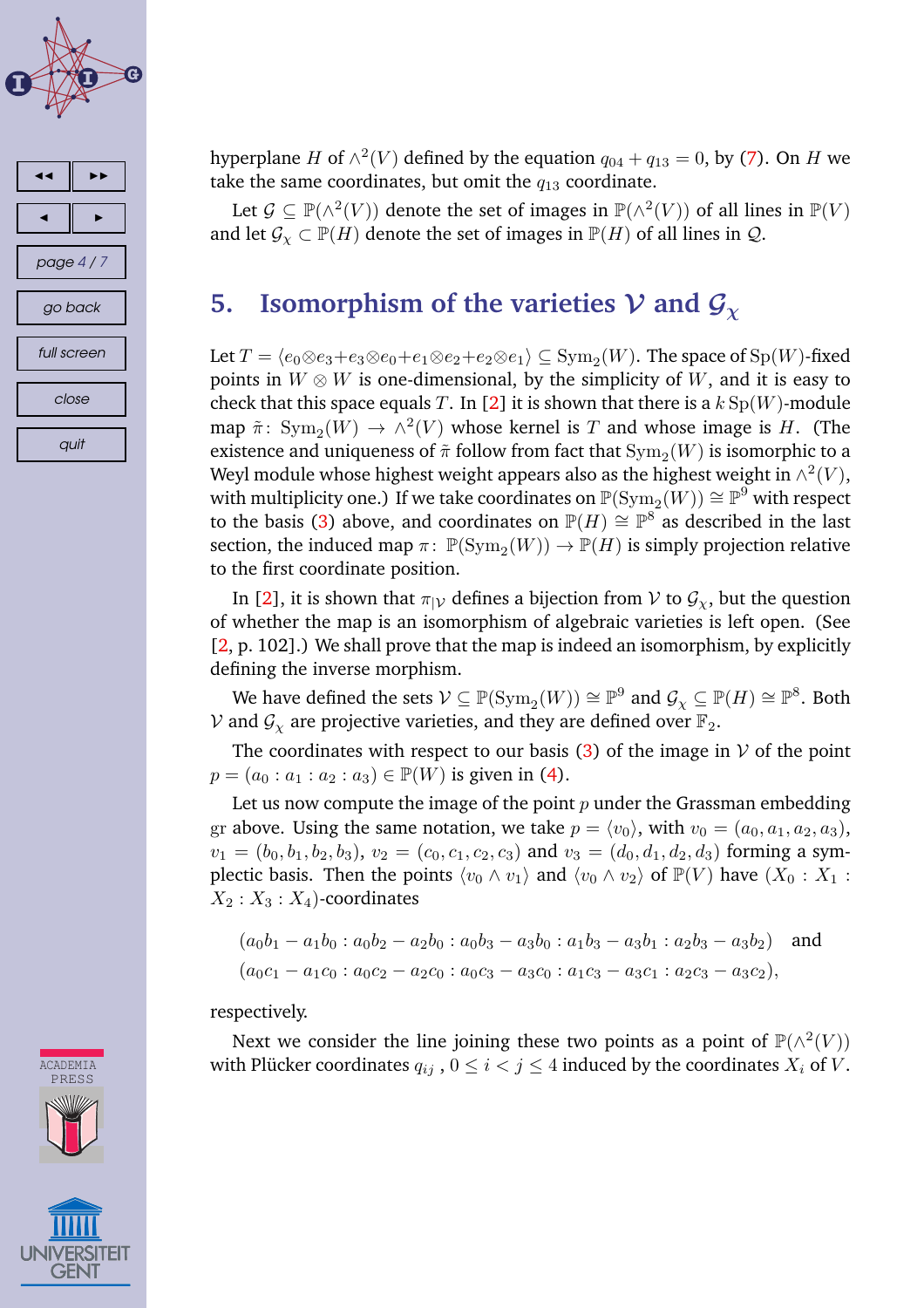



The  $q_{0,1}$ -coordinate of this line is therefore

$$
(a_0b_1 - a_1b_0)(a_0c_2 - a_2c_0) - (a_0b_2 - a_2b_0)(a_0c_1 - a_1c_0)
$$
  
=  $a_0^2b_1c_2 - a_0a_2b_1c_0 - a_0a_1b_0c_2 + a_1a_2b_0c_0$   
 $- a_0^2b_2c_1 + a_0a_1b_2c_0 + a_0a_2b_0c_1 - a_1a_2b_0c_0$   
=  $a_0 \begin{vmatrix} a_0 & a_1 & a_2 \\ b_0 & b_1 & b_2 \\ c_0 & c_1 & c_2 \end{vmatrix}$ . (8)

The  $q_{0,4}$ -coordinate of this line is

$$
(a_0b_1 - a_1b_0)(a_2c_3 - a_3c_2) - (a_2b_3 - a_3b_2)(a_0c_1 - a_1c_0)
$$
  
=  $a_0a_2b_1c_3 - a_0a_2b_3c_1 + a_0a_3b_2c_1 - a_0a_3b_1c_2 + a_0a_1b_2c_3 - a_0a_1b_3c_2$   
 $- a_1a_2b_0c_3 + a_1a_2b_3c_0 - a_1a_3b_2c_0 + a_1a_3b_0c_2 - a_1a_0b_3c_2 + a_1a_0b_2c_3$   
=  $a_0 \begin{vmatrix} a_1 & a_2 & a_3 \\ b_1 & b_2 & b_3 \\ c_1 & c_2 & c_3 \end{vmatrix} + a_1 \begin{vmatrix} a_0 & a_2 & a_3 \\ b_0 & b_2 & b_3 \\ c_0 & c_2 & c_3 \end{vmatrix}$ . (9)

One can find similar expressions for all of the  $q_{i,j}$ -coordinates.

Now consider the vector  $v_0 \wedge v_1 \wedge v_2 \in \wedge^3(W)$ . It defines an element  $f \in W^*$ by

$$
v_0 \wedge v_1 \wedge v_2 \wedge w = f(w)e_0 \wedge e_1 \wedge e_2 \wedge e_3,
$$

where the  $e_i$  are our standard symplectic basis. In coordinates, if  $w = (r_0, r_1, r_2, r_3)$ , we have

$$
f(w) = \begin{vmatrix} a_0 & a_1 & a_2 & a_3 \ b_0 & b_1 & b_2 & b_3 \ c_0 & c_1 & c_2 & c_3 \ r_0 & r_1 & r_2 & r_3 \ \end{vmatrix} = r_0 \Delta_{123} + r_1 \Delta_{023} + r_2 \Delta_{013} + r_3 \Delta_{012}
$$

where

$$
\Delta_{ijk} = \begin{vmatrix} a_i & a_j & a_k \\ b_i & b_j & b_k \\ c_i & c_j & c_k \end{vmatrix}.
$$

So in the basis  $x_0, x_1, x_2, x_3$  of  $W^*$ , we have

$$
f = \Delta_{123} x_0 + \Delta_{023} x_1 + \Delta_{013} x_2 + \Delta_{012} x_3.
$$

We have  $f(v_0) = f(v_1) = f(v_2) = 0$  and since the  $v_i$  also form a symplectic basis, we have  $f(v_3) = 1$ . So  $f(w) = B(w, v_0)$ , which implies that  $f = a_3x_0 + b_3$  $a_2x_1 + a_1x_2 + a_0x_3$ . Hence we conclude that  $\Delta_{012} = a_0$ ,  $\Delta_{013} = a_1$ ,  $\Delta_{023} = a_2$ ,

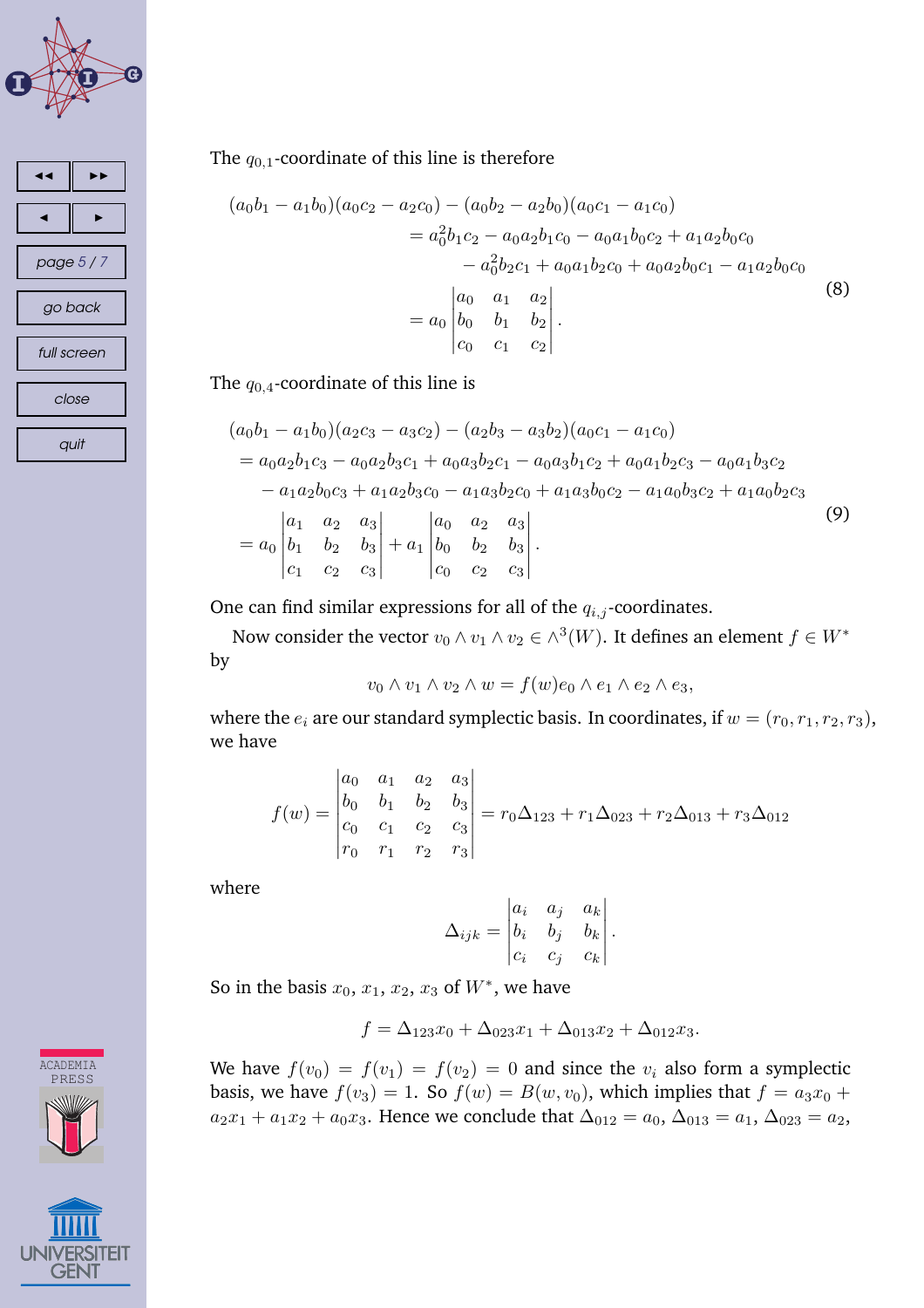<span id="page-5-0"></span>



and  $\Delta_{123} = a_3$ . Thus, the  $q_{0,1}$  and  $q_{0,4}$ -coordinates of the line in question are  $a_0^2$  and  $a_0a_3 + a_1a_2$  respectively (when viewed as a point in either  $\mathbb{P}(\wedge^2(V))$  or  $\mathbb{P}(H)$ ).

By similar computations, we find that the image in  $\mathcal{G}_{\chi} \subset \mathbb{P}(H)$  of  $p \in \mathbb{P}(W)$ under the map gr has coordinates

$$
(a_0^2 : a_0 a_1 : a_1^2 : a_0 a_3 + a_1 a_2 : a_0 a_2 : a_2^2 : a_1 a_3 : a_2 a_3 : a_3^2).
$$
 (10)

From [\(4\)](#page-1-0) and (10) we see that  $\pi$  maps  $\mathcal V$  bijectively to  $\mathcal G_\chi$ .

We will now construct the inverse morphism to  $\pi_{|V}$ . We denote the coordinates of H by  $Z_i$ ,  $i = 1, \ldots, 9$ , and set  $\tilde{U}_i = \{h \in \mathbb{P}(H) : Z_i(h) \neq 0\}$  and  $U_i = \tilde{U}_i \cap \mathcal{G}_{\chi}.$ 

Then from  $(10)$  we see that

$$
\mathcal{G}_{\chi} = U_1 \cup U_3 \cup U_6 \cup U_9,
$$

since  $a_0$ ,  $a_1$ ,  $a_2$  and  $a_3$  cannot be simultaneously zero.

We will define morphisms  $\phi_i\colon \tilde{U}_i\to \mathbb{P}(\mathrm{Sym}_2(W))$  for  $i\in\{1,3,6,9\}$  with the properties that

- (i)  $\phi_{i|U_i}$  maps into  $V$ ;
- (ii)  $\phi_{i|U_i}$  and  $\phi_{j|U_j}$  agree on  $U_i \cap U_j$ ;
- (iii)  $\pi_{|V} \circ \phi_{i|U_i}$  is the identity map of  $U_i$ ;
- (iv)  $\phi_{i|U_i} \circ \pi_{|V}$  is the identity map of  $\pi_{|V}^{-1}(U_i)$ .

These properties mean that the morphisms  $\phi_i{}_{|U_i}$  constitute an inverse isomorphism  $\phi$  to  $\pi_{|\mathcal{V}}$ .

On  $\tilde{U}_1$ , we take local affine coordinates  $Z_j/Z_1,$   $j=2,\ldots,$  9, and define for  $t = (1:t_2:t_3:t_4:t_5:t_6:t_7:t_8:t_9) \in \tilde{U}_1$ 

$$
\phi_1(t) = (t_2 t_5 : 1 : t_2 : t_3 : t_4 : t_5 : t_6 : t_7 : t_8 : t_9) \in \mathbb{P}(\text{Sym}_2(W)).
$$
 (11)

On  $\tilde{U}_3$ , we take local affine coordinates  $Z_j/Z_3,$   $1\leq j\leq 9,$   $j\neq 3,$  and define for  $t = (t_1 : t_2 : 1 : t_4 : t_5 : t_6 : t_7 : t_8 : t_9) \in \tilde{U}_3$ 

$$
\phi_3(t) = (t_4 + t_2 t_7 : t_1 : t_2 : 1 : t_4 : t_5 : t_6 : t_7 : t_8 : t_9) \in \mathbb{P}(\text{Sym}_2(W)).
$$
 (12)

On  $\tilde{U}_6$ , we take local affine coordinates  $Z_j/Z_6,$   $1\leq j\leq 9,$   $j\neq 6,$  and define for  $t = (t_1:t_2:t_3:t_4:t_5:1:t_7:t_8:t_9) \in \tilde{U}_6$ 

$$
\phi_6(t) = (t_4 + t_5 t_8 : t_1 : t_2 : t_3 : t_4 : t_5 : 1 : t_7 : t_8 : t_9) \in \mathbb{P}(\text{Sym}_2(W)).
$$
 (13)